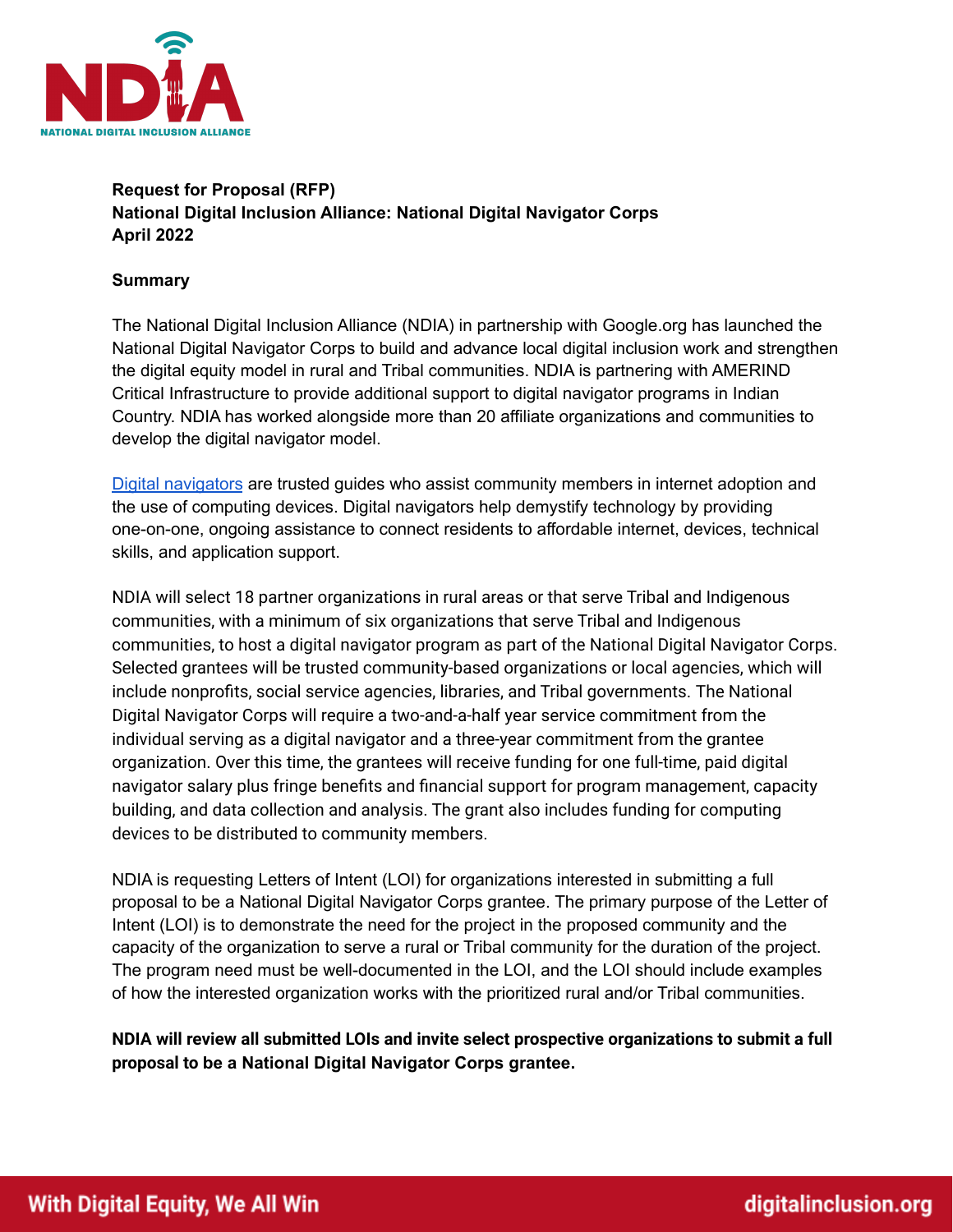# **Timeline for LOI and Request for Proposals**

| April 29 - May 20, 2022 | Letters of Intent (LOIs) accepted                       |
|-------------------------|---------------------------------------------------------|
| May 23 - 27, 2022       | <b>LOIs Reviewed</b>                                    |
| May 31, 2022            | Select LOI applicants invited to submit a full proposal |
| May 31 - June 30, 2022  | Full proposals accepted from invited organizations      |
| July 1 - July 28, 2022  | Proposals reviewed                                      |
| July 29, 2022           | Grantees selected & notified                            |
| August 2022             | Kick off meeting with grantees                          |

# **Program Overview**

The work of digital navigators is to implement digital inclusion activities to make digital equity part of a social safety net for those who cannot access social support systems and community institutions whose services are online. Digital navigators' work begins with local asset mapping to identify existing community-based digital inclusion resources, continues with developing processes customized to each site, and results in local communities with stronger digital inclusion ecosystems.

NDIA's training prepares a digital navigator for the following types of common technology-related services:

- Provide basic procedural training and support to clients
- Help clients fill out paperwork, submit required identification documentation (if they don't have access to a computer/scanner/printer), and support them in getting documentation if they don't have it
- Walk clients through setting up and operating a computer
- Walk clients through establishing and beginning to use an affordable internet connection
- Walk clients through learning "how-to" basics for priority computer applications
- Work with community members to set goals, track progress, keep records, and evaluate and report outcomes, using the program's protocols to assess individual needs
- $\circ$  Direct community members to all available, appropriate community and online resources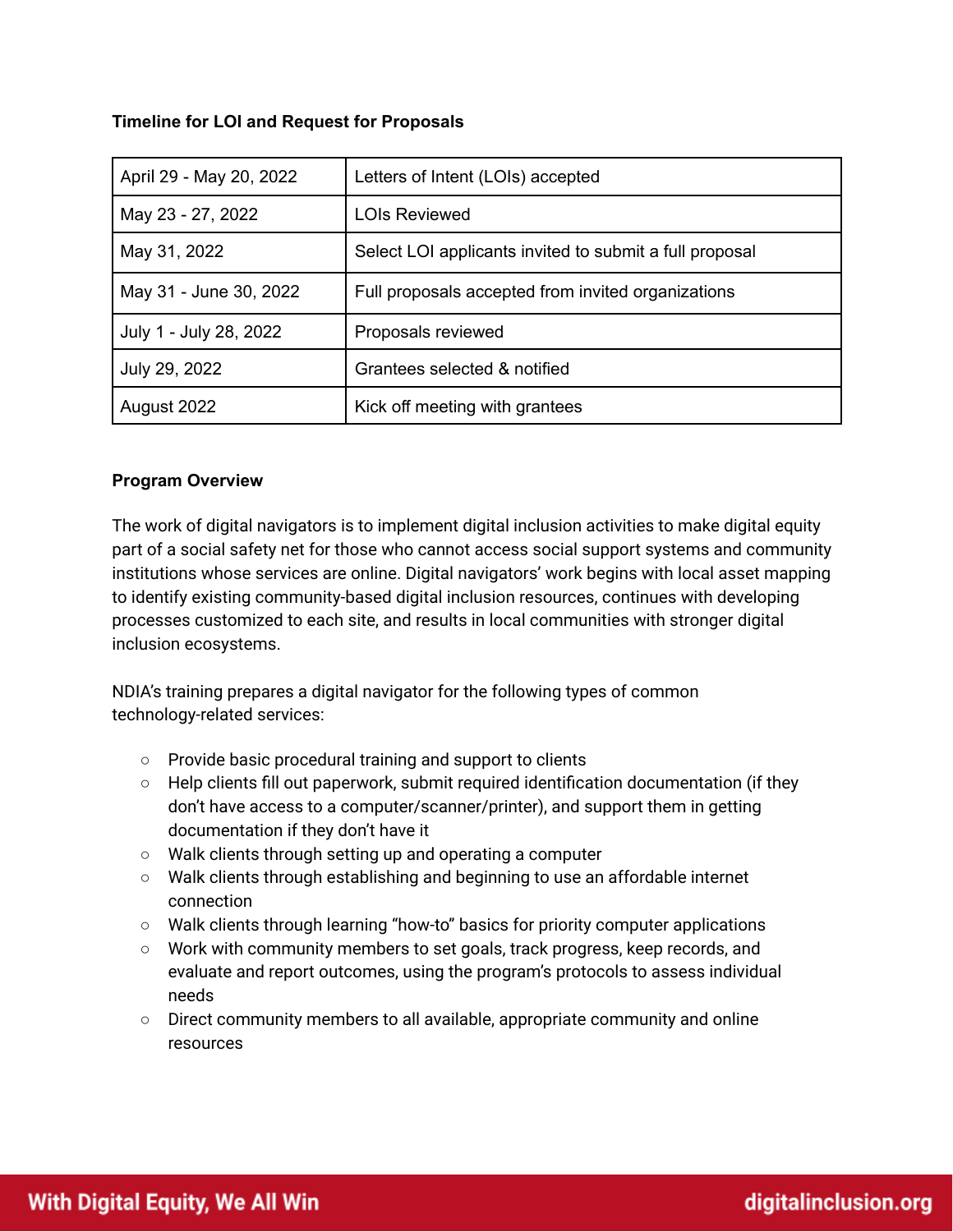Grantee program management and data management staff will receive training and technical assistance from NDIA on establishing the digital navigator program. Digital navigators will receive training and support for the 31 month period of service for program delivery of digital navigator services in their identified rural and Tribal communities.

In addition, NDIA will provide the following to the National Digital Navigator Corps members:

- Training, support, and technical assistance on data collection methods, and data analysis strategies to communicate program efficacy and to encourage policy change. Analysis tools and instruction will emphasize visualizations to make data concepts understandable to those without specialized backgrounds
- Quarterly training sessions (hybrid of in-person and virtual)
- Guidance and support for attendance at regional meetings with other digital navigators in their region, NDIA staff members, and mentors from the Program Advisory Panel in 2022 and 2024. The regional meetings will provide an opportunity for members to network with each other, have in-person opportunities for peer-to-peer support, and guidance on resources and best approaches to doing the digital navigator's work in their local community as needs evolve.
- Access to additional training and networking opportunities within the digital inclusion field through attendance at NDIA's 3-day Net Inclusion Conference in addition to a 1.5 day pre-conference meeting in 2023, 2024, and 2025
- Travel to select digital inclusion practitioners and digital navigator sites to observe the digital inclusion field, the work being done at the community level, and emerging and innovative models
- Updates and informational sessions on the latest digital inclusion research, news and trends
- Participation in a digital-navigator-only forum to exchange ideas and best practices and troubleshoot challenges
- Informal opportunities to engage with their peers

Organizations serving Tribal communities will receive additional support from AMERIND Critical Infrastructure.

Success for the project will be measured and evaluated by:

- 1. How grantees meet their service goals stated in their project proposals
- 2. The extent to which community members meet their stated personal connectivity, device, and digital skills goals through their engagement with digital navigators

The goals will be measured with a variety of provided survey tools to collect qualitative and quantitative information.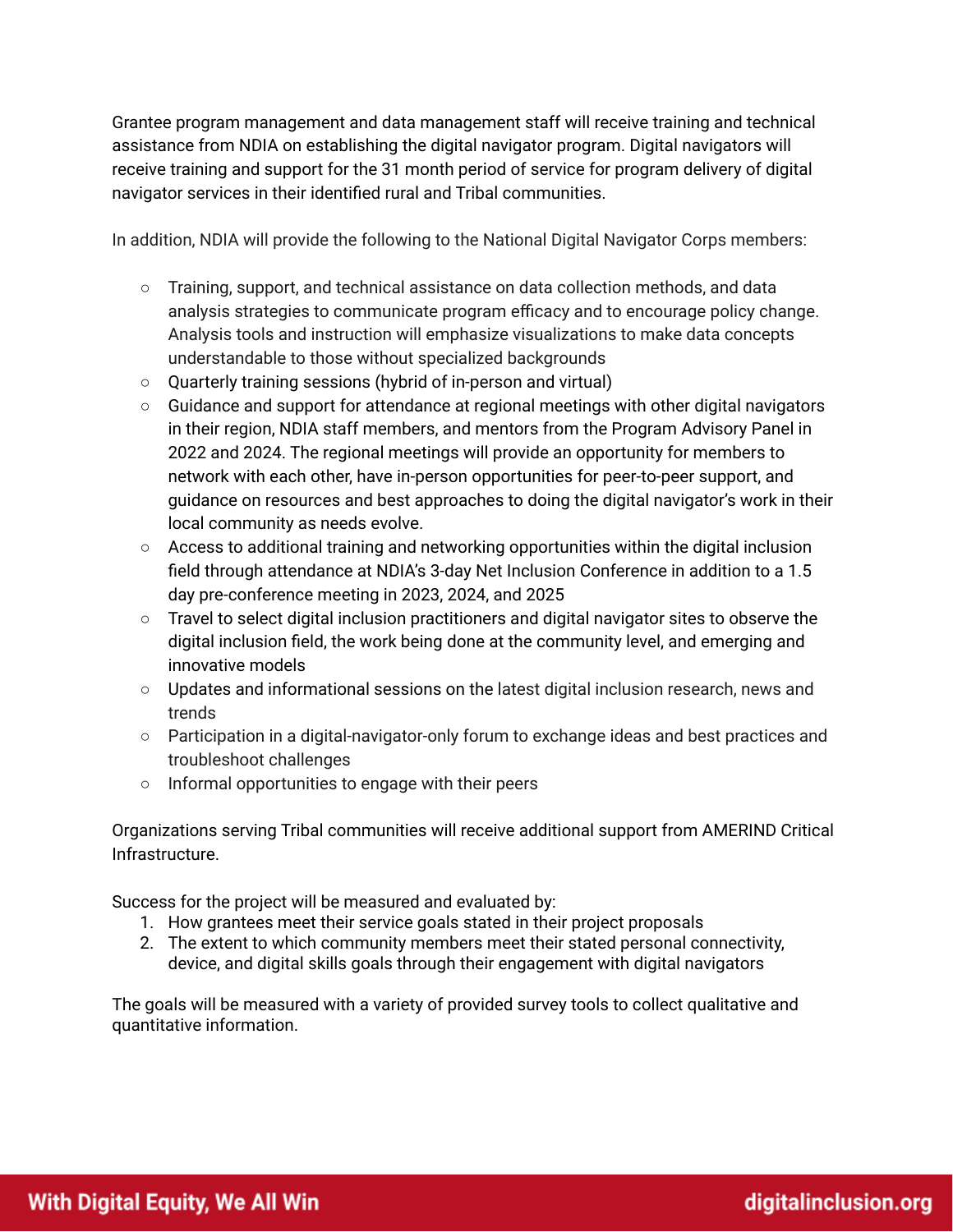# **Grant Award Information**

The grant award range is from \$300,000 up to a maximum of \$389,000 for the 3-year term. Amounts are set for all line items except *Digital Navigator Salary and Fringe, Program Management Support, Data Manager Support,* and *Indirect Costs*.

- *Digital Navigator Salary and Fringe* will be set by the applicant within a range of \$44,000-\$60,000.
- *Program Management Support* and *Data Manager Support* will each be set by the applicant within a range of \$10,000-\$15,000 each, but they do not need to be the same amount.
- *Indirect Costs* should be set by the applicant between 0%-10% of the total budget and calculated accurately.

| <b>National Digital Navigator Corps Budget</b>                                                                                                                                                                           |                                      |                       |                                            |                       |                        |                                             |  |  |
|--------------------------------------------------------------------------------------------------------------------------------------------------------------------------------------------------------------------------|--------------------------------------|-----------------------|--------------------------------------------|-----------------------|------------------------|---------------------------------------------|--|--|
|                                                                                                                                                                                                                          | Range<br><b>Annually</b>             | Year One Two          | Year                                       | Year<br><b>Three</b>  | <b>Year Four</b>       | <b>Total</b>                                |  |  |
|                                                                                                                                                                                                                          |                                      | (six<br>months)       |                                            |                       | (six months<br>for DN) |                                             |  |  |
| NOTE: For DN salary & fringe, select an amount between \$44,000-\$60,000. Year One & Four should<br>only be half the amount for a half year of employment.                                                               |                                      |                       |                                            |                       |                        |                                             |  |  |
| DN Salary & Fringe                                                                                                                                                                                                       | \$44,000-<br>\$60,000                |                       | $$22,000 - $44,000 -$<br>\$30,000 \$60,000 | \$44,000-<br>\$60,000 |                        | \$22,000- \$132,000 -<br>\$30,000 \$180,000 |  |  |
| NOTE: For Program Management Support and Data Manager support respectively, select an amount<br>between \$10,000-\$15,000 for partial salary. Year one should only be half the amount for a half year of<br>the program. |                                      |                       |                                            |                       |                        |                                             |  |  |
| Program Management<br>Support                                                                                                                                                                                            | \$10,000-<br>\$15,000                | $$5,000 -$<br>\$7,500 | \$10,000-<br>\$15,000                      | \$10,000-<br>\$15,000 |                        | \$10,000- \$32,000 -<br>\$15,000 \$52,500   |  |  |
| Data Manager Support                                                                                                                                                                                                     | \$10,000-<br>\$15,000                | $$5,000 -$<br>\$,7500 | \$10,000-<br>\$15,000                      | \$10,000-<br>\$15,000 |                        | \$10,000- \$32,000 -<br>\$15,000 \$52,500   |  |  |
| Net Inclusion + Pre<br>Conference Travel for DN                                                                                                                                                                          |                                      |                       | \$2,000                                    | \$2,000               | \$2,000                | \$6,000                                     |  |  |
| DN Regional Meetings for<br>DN, Program Manager, &<br>Data Manager                                                                                                                                                       |                                      |                       | \$1,200                                    | \$1,200               |                        | \$2,400                                     |  |  |
| Computer for DN                                                                                                                                                                                                          |                                      | \$1,000               |                                            |                       |                        | \$1,000                                     |  |  |
| Computer/Tablet for<br><b>Community Members</b>                                                                                                                                                                          |                                      |                       | \$20,000                                   | \$20,000              | \$20,000               | \$60,000                                    |  |  |
| <b>Subtotal</b>                                                                                                                                                                                                          | Calculated from above                |                       |                                            |                       |                        |                                             |  |  |
| <b>Indirect Costs</b>                                                                                                                                                                                                    | Calculated as up to 10% of subtotals |                       |                                            |                       |                        |                                             |  |  |
| <b>Total</b>                                                                                                                                                                                                             |                                      |                       |                                            |                       |                        | \$300,000-<br>\$389,000                     |  |  |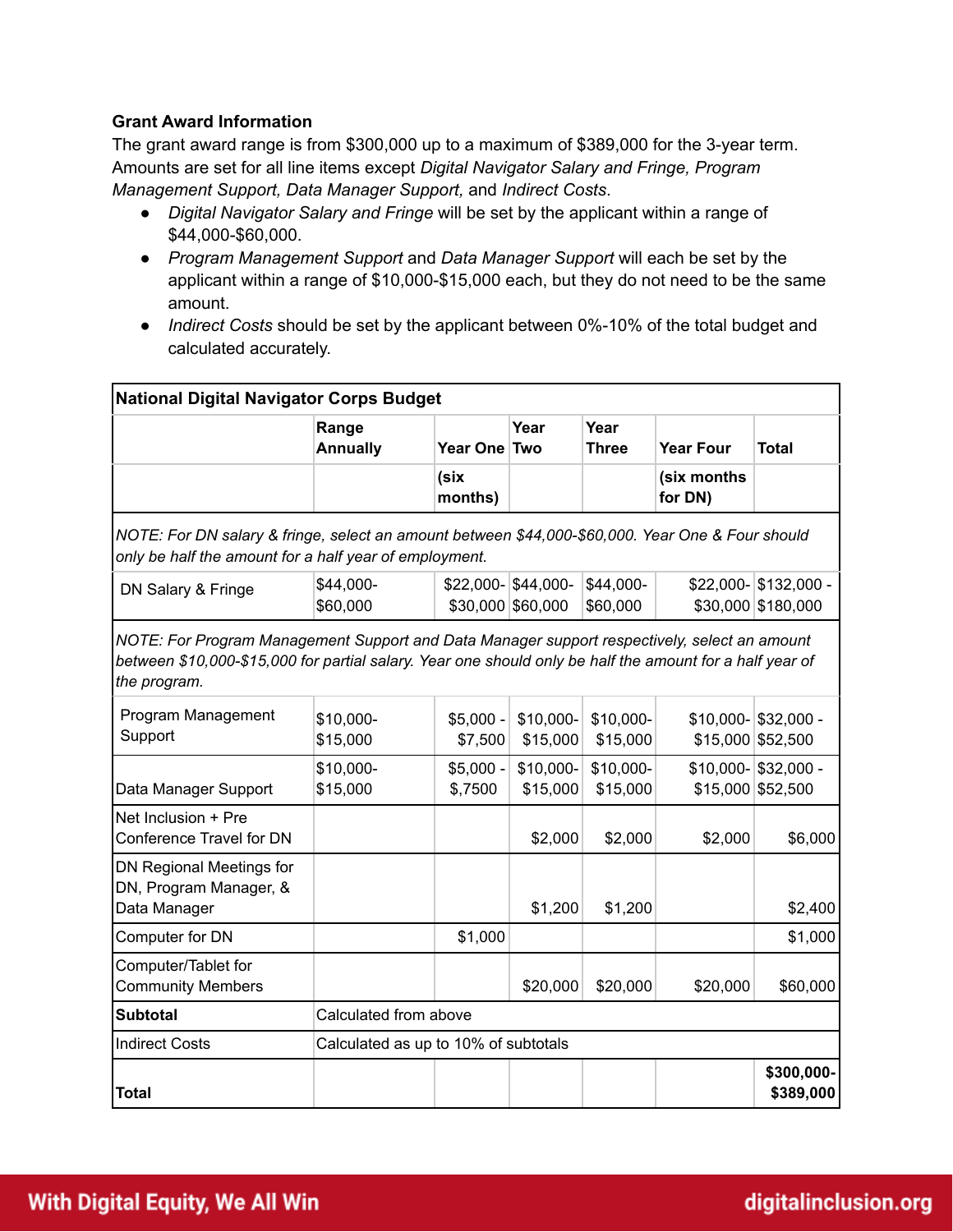# **Eligibility Information**

This funding opportunity to host a digital navigator program is open to community-based organizations and local agencies in rural areas and/or that serve Tribal and Indigenous communities.

#### ● **Rural Community**

We are using the [definition](https://nal.usda.gov/legacy/ric/what-is-rural) from the U.S. Census Bureau to identify a rural community as "any population, housing, or territory NOT in an urban area." Its definition of rural is closely tied to its urban definition. There are two types of urban areas: "Urbanized Areas" – population of 50,000 or more – "Urban Clusters" – population of at least 2,500 and less than 50,000 – and "Nonmetro" does not mean rural.

#### ● **Tribal and Indigenous Community**

Under 47 C.F.R. § 54.400(e), Tribal lands include any federally recognized Indian tribe's reservation, pueblo or colony, including former reservations in Oklahoma; Alaska Native regions established pursuant to the Alaska Native Claims Settlements Act (85 Stat. 688); Indian Allotments; Hawaiian Home Lands—areas held in trust for Native Hawaiians by the state of Hawaii, pursuant to the Hawaiian Homes Commission Act, 1920, Act July 9, 1921, 42 Stat. 108, *et seq.*, as amended; and any land designated as such by the Commission for purposes of this subpart pursuant to the designation process in § 54.412. Please note this definition includes both rural and urban areas.

In addition to this definition, we use a more expansive definition also to include off-reservation Tribal trust lands. This expanded definition has been supported by, for example, the National Congress of American Indians in resolutions and in pleadings to the FCC. We would be happy to discuss Hawaii-specific issues. We would envision, for example, that a digital navigator in Hawaii would work with Native Hawaiians both on and off the Home Lands.

Organizations that primarily serve Native people will also be considered for this opportunity.